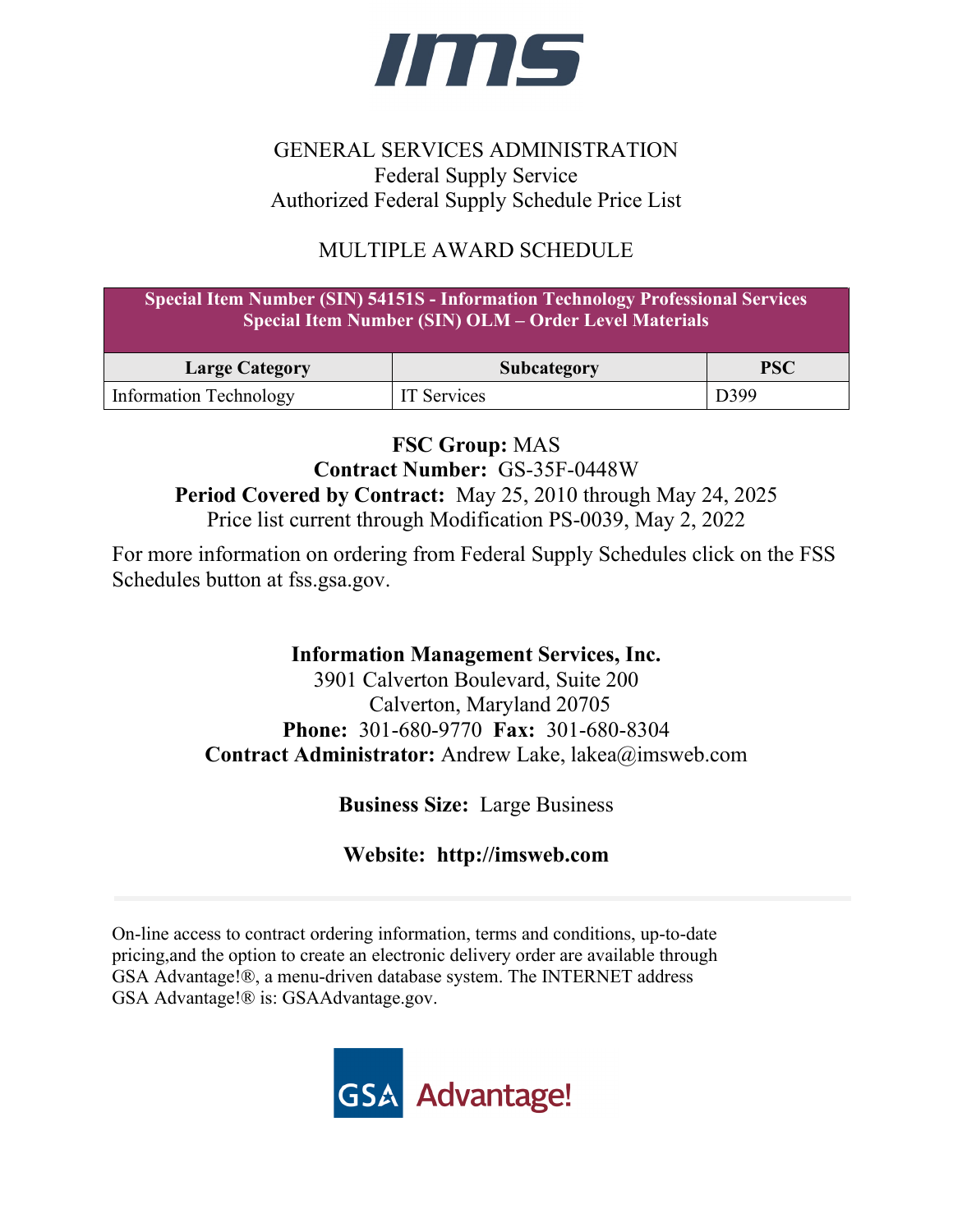# **CUSTOMER INFORMATION**

#### **1a. Table of awarded special item number(s):**

| <b>Large Category</b>         | Subcategory   | <b>SIN</b> | <b>SIN Title</b>                           |
|-------------------------------|---------------|------------|--------------------------------------------|
| <b>Information Technology</b> | IT Services   | 54151S     | <b>Information Technology Professional</b> |
|                               |               |            | Services                                   |
|                               | Miscellaneous | <b>OLM</b> | <b>Order Level Materials</b>               |

#### **1b. Lowest priced model:** N/A

## **1c. Hourly rates & labor categories - see ATTACHMENT 1**

#### **2. Maximum order:**

| <b>Large Category</b>     | <b>Subcategory</b> | <b>SIN</b> | <b>SIN Title</b>                                          | <b>Maximum Order</b><br><b>Threshold (MOT)</b> |
|---------------------------|--------------------|------------|-----------------------------------------------------------|------------------------------------------------|
| Information<br>Technology | <b>IT Services</b> | 54151S     | Information<br>Technology<br><b>Professional Services</b> | \$500,000                                      |
|                           | Miscellaneous      | <b>OLM</b> | <b>Order Level Materials</b>                              | \$100,000                                      |

#### **3. Minimum order:** \$3000.00

#### **4. Geographic coverage (delivery area):**

The geographic coverage area for this contract will be domestic delivery only.

*Domestic delivery* is delivery within the 48 contiguous states, Alaska, Hawaii, Puerto Rico, Washington, DC, and U.S. Territories. Domestic delivery also includes a port or consolidation point, within the aforementioned areas, for orders received from overseas activities.

*Overseas delivery* is delivery to points outside of the 48 contiguous states, Washington, DC, Alaska, Hawaii, Puerto Rico, and U.S. Territories.

#### **5. Point(s) of production:**

Services under this contract are provided at contractor sites.

| Location           | <b>Address</b>                                                 |
|--------------------|----------------------------------------------------------------|
| Corporate Office   | 3901 Calverton Boulevard, Suite 200, Calverton, Maryland 20705 |
| Contracting Office | 1455 Research Boulevard, Suite 315, Rockville, Maryland 20850  |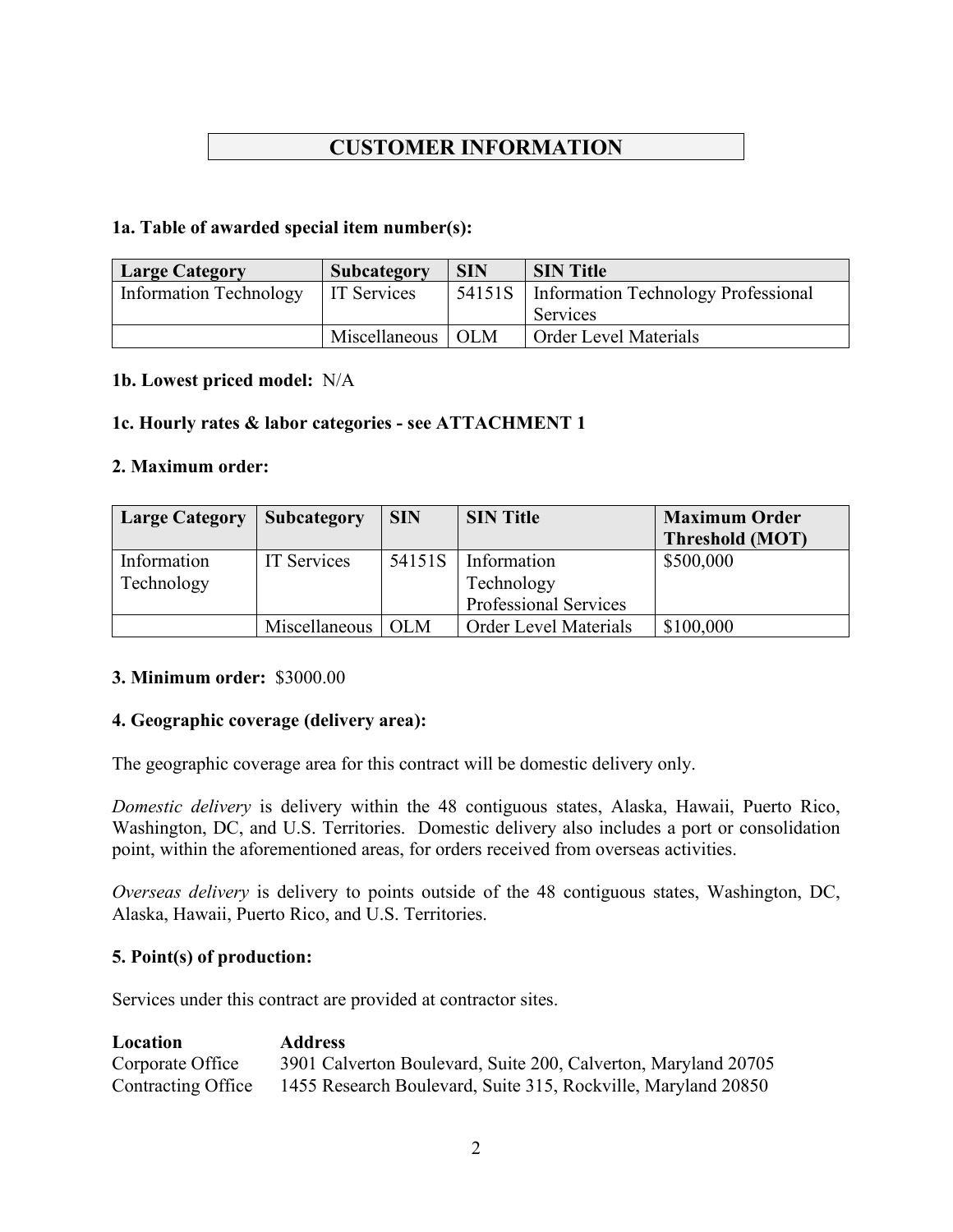#### **6. Discount from list prices or statement of net price:**

Prices shown are NET Prices; Basic Discounts have been deducted.

#### **7. Quantity discounts:**

Higher discounts for GSA large volume clients or existing preferred client who moved to GSA Schedule from Cost Plus Fixed Fee. Each GSA RFQ will be evaluated based on the period of performance, the anticipated level of effort, and the labor mix to determine the level of discount to be provided.

#### **8. Prompt payment terms:** Net 30 Days

**Information for Ordering Offices: Prompt payment terms cannot be negotiated out of the contractual agreement in exchange for other concessions.**

#### **9a. Notification that Government purchase cards are accepted at or below the micropurchase threshold:**

Credit cards **will** be accepted for payments equal to or less than the micro-purchase threshold for oral or written delivery orders.

#### **9b. Notification whether Government purchase cards are accepted or not accepted above the micro-purchase threshold:**

Credit cards **will not** be acceptable for payment above the micro-purchase threshold. Bank account information for wire transfer payments will be shown on the invoice.

#### **10. Foreign items:** None

#### **11a. Time of delivery:**

The Contractor shall deliver to destination within the number of calendar days after receipt of order (ARO), as set forth below:

| <b>SPECIAL ITEM NUMBER</b>      | DELIVERY TIME (Days ARO) |
|---------------------------------|--------------------------|
| 54151S - Information Technology | As Negotiated            |
| OLM – Order Level Materials     | As Negotiated            |

**11b. Expedited delivery:** Contact the IMS Contract Administrator (see cover page).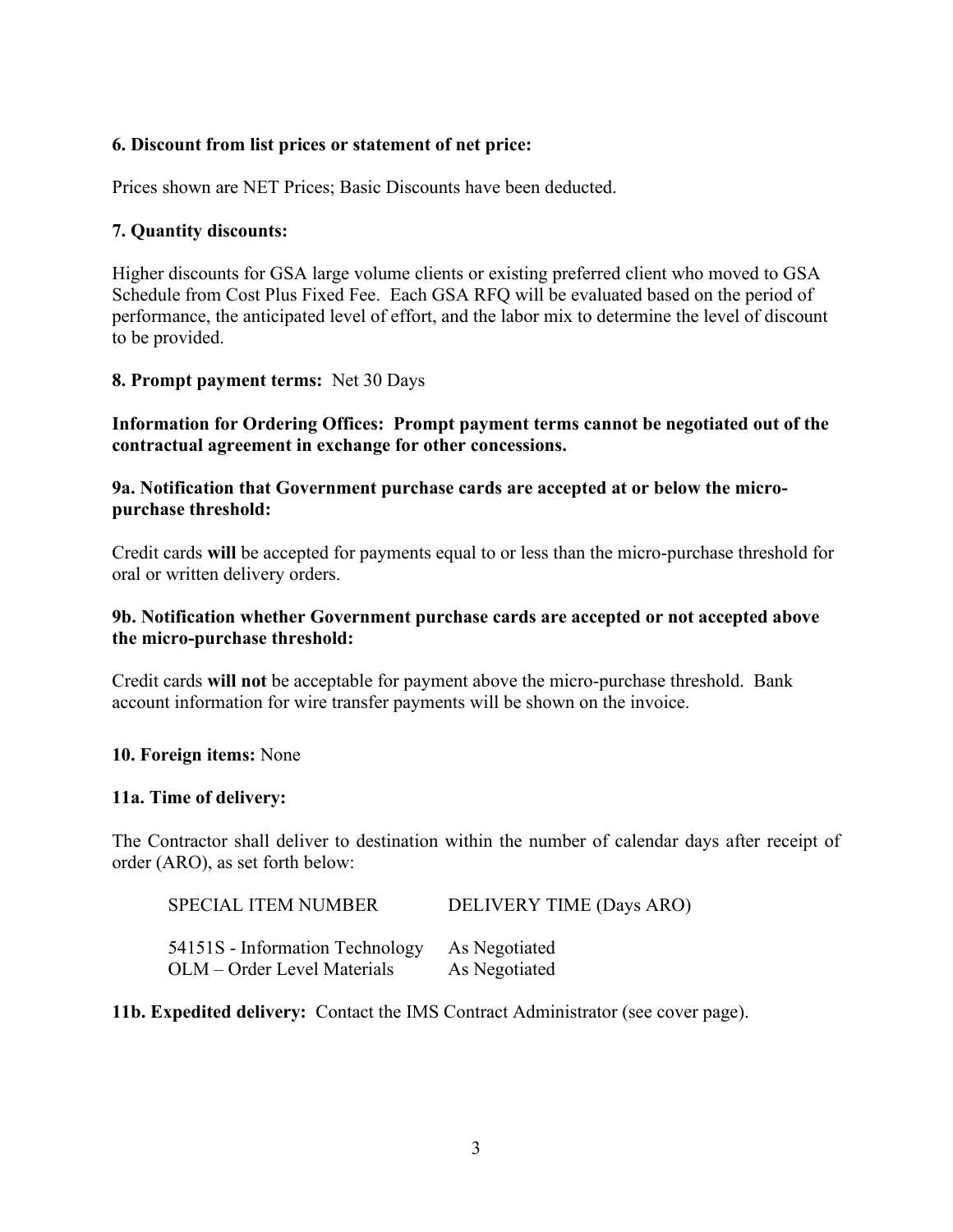**11c. Overnight and 2-day delivery:** Contact the IMS Contract Administrator (see cover page).

# **11d. Urgent requirements:**

When the Federal Supply Schedule contract delivery period does not meet the bona fide urgent delivery requirements of an ordering activity, ordering activities are encouraged, if time permits, to contact the Contractor for the purpose of obtaining accelerated delivery. The Contractor shall reply to the inquiry within 3 workdays after receipt. (Telephonic replies shall be confirmed by the Contractor in writing.) If the Contractor offers an accelerated delivery time acceptable to the ordering activity, any order(s) placed pursuant to the agreed upon accelerated delivery time frame shall be delivered within this shorter delivery time and in accordance with all other terms and conditions of the contract.

# **12. F.O.B point(s):** Destination

# **13a. Ordering address(es):**

The following telephone number(s) and e-mail can be used by ordering agencies to obtain technical and/or ordering assistance:

# **ORDERING CONTACT INFORMATION:**

#### **Andrew J. Lake Information Management Services, Inc. 3901 Calverton Boulevard, Suite 200 Calverton, MD 20705 Ph: 301-680-9770 Fax: 301-680-8304 Email: [gsa@imsweb.com](mailto:gsa@imsweb.com) or [lake@imsweb.com](mailto:lake@imsweb.com)**

## **13b. Ordering procedures:**

Ordering activities shall use the ordering procedures of Federal Acquisition Regulation (FAR) 8.405 when placing an order or establishing a BPA for supplies or services. These procedures apply to all schedules.

a. FAR 8.405-1 Ordering procedures for supplies, and services not requiring a statement of work.

b. FAR 8.405-2 Ordering procedures for services requiring a statement of work.

## **14. Payment address(es):**

The telephone number(s) and e-mail listed below can be used by ordering agencies regarding payment information. Remittance by check should be delivered to: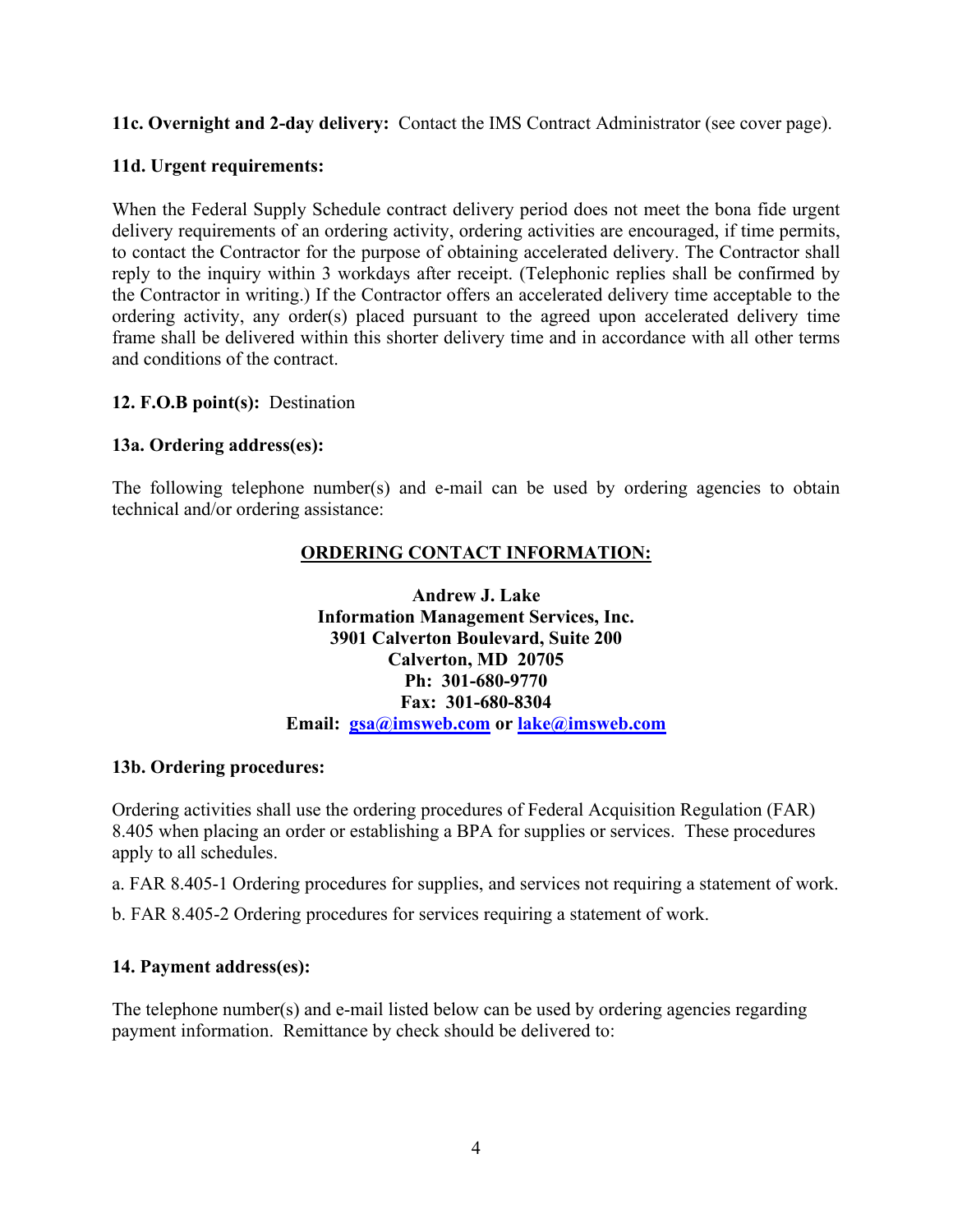**Information Management Services, Inc. Attn: Andrew J. Lake 3901 Calverton Boulevard, Suite 200 Calverton, MD 20705 Ph: 301-680-9770 Fax: 301-680-8304 Email: [gsa@imsweb.com](mailto:gsa@imsweb.com) or [lakea@imsweb.com](mailto:lakea@imsweb.com)**

Payments may also be submitted via electronic funds transfer (EFT) to Atlantic Union Bank, ABA or Routing Number – 051403164, Account Number 2943348, Beneficiary Information Management Services, Inc. TIN 52-1009727.

## **15. Warranty provision:**

The Contractor shall not be liable for any injury to ordering activity personnel or damage to ordering activity property arising from the use of equipment maintained by the Contractor, unless such injury or damage is due to the fault or negligence of the Contractor.

## **16. Export packaging charges, if applicable:** N/A

# **17. Terms and conditions of Government purchase card acceptance:**

The rates included in this contract do not include credit card processing fees for orders above the micro purchase threshold.

## **18. Terms and conditions of rental, maintenance, and repair (if applicable):** N/A

## **19. Terms and conditions of installation (if applicable):** N/A

**20. Terms and conditions of repair parts indicating date of parts price lists and any discounts from list prices (if applicable):** N/A

**20a. Terms and conditions for any other services (if applicable):** N/A

#### **21. List of service and distribution points (if applicable):**

| Location<br>Corporate Office | <b>Address/Phone Number</b><br>3901 Calverton Boulevard, Suite 200, Calverton, Maryland 20705<br>(301) 680-9770 |
|------------------------------|-----------------------------------------------------------------------------------------------------------------|
| Contracting Office           | 1455 Research Boulevard, Suite 315, Rockville, Maryland 20850<br>(301) 984-3445                                 |

## **22. List of participating dealers (if applicable):** N/A

## **23. Preventive maintenance (if applicable):** N/A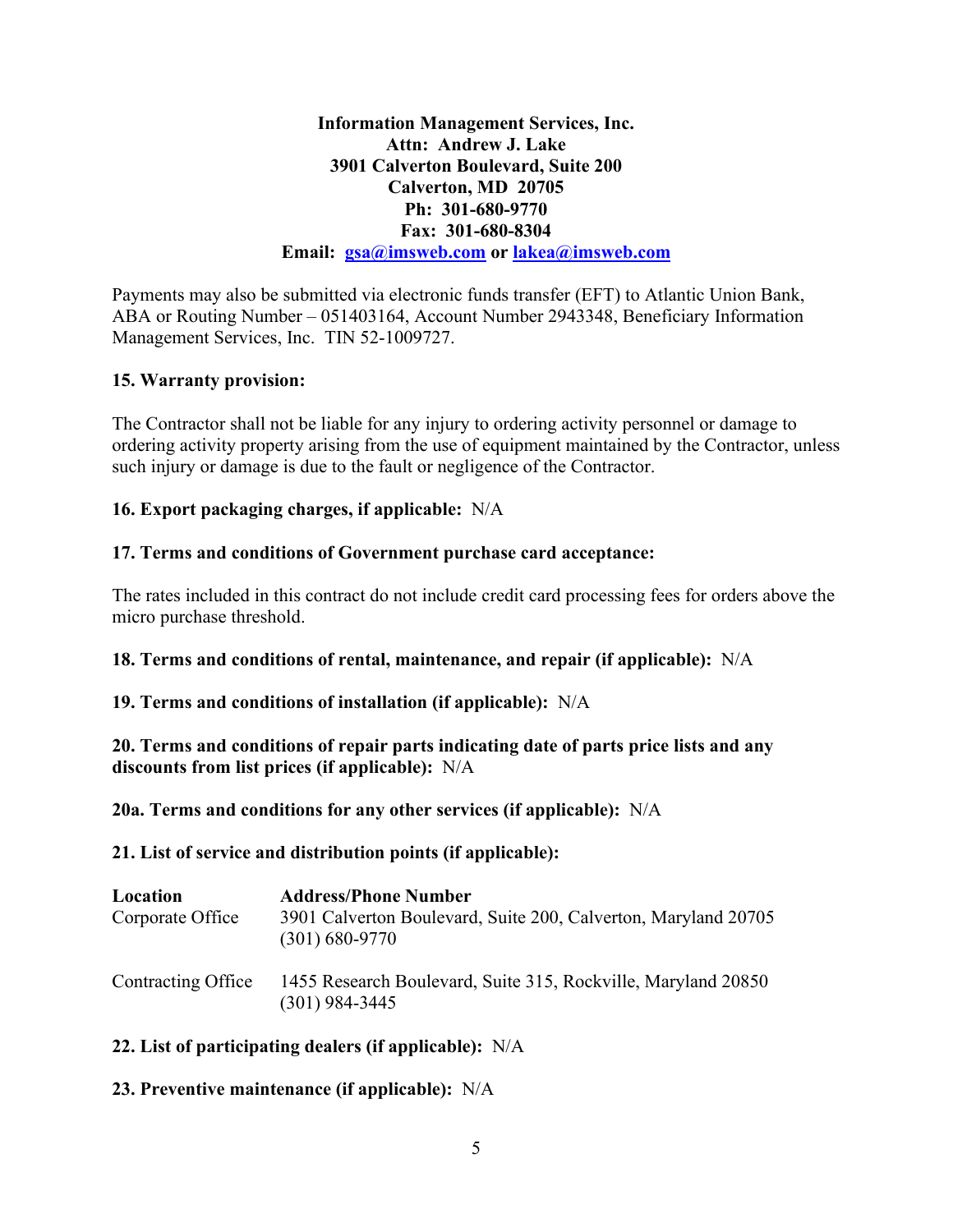# **24a. Special attributes such as environmental attributes:** N/A

# **24b. Section 508 compliance information on Electronic and Information Technology (EIT):**

IMS follows the U.S section 508 standards and the Web Content Accessibility Guidelines 2.0 (WCAG) and is skilled in ensuring all web content is Section 508 compliant. All applications are reviewed annually to ensure that standards are being met and maintained. Section 508 compliance information is available on Electonic and Information technology (EIT) supplies and services.

# **25. Unique Entity Identifier (UEI) number:** LGGFBF8YVA71

## **26. Notification regarding registration in System for Award Management (SAM) database:**

IMS is registered and information is current in the SAM database.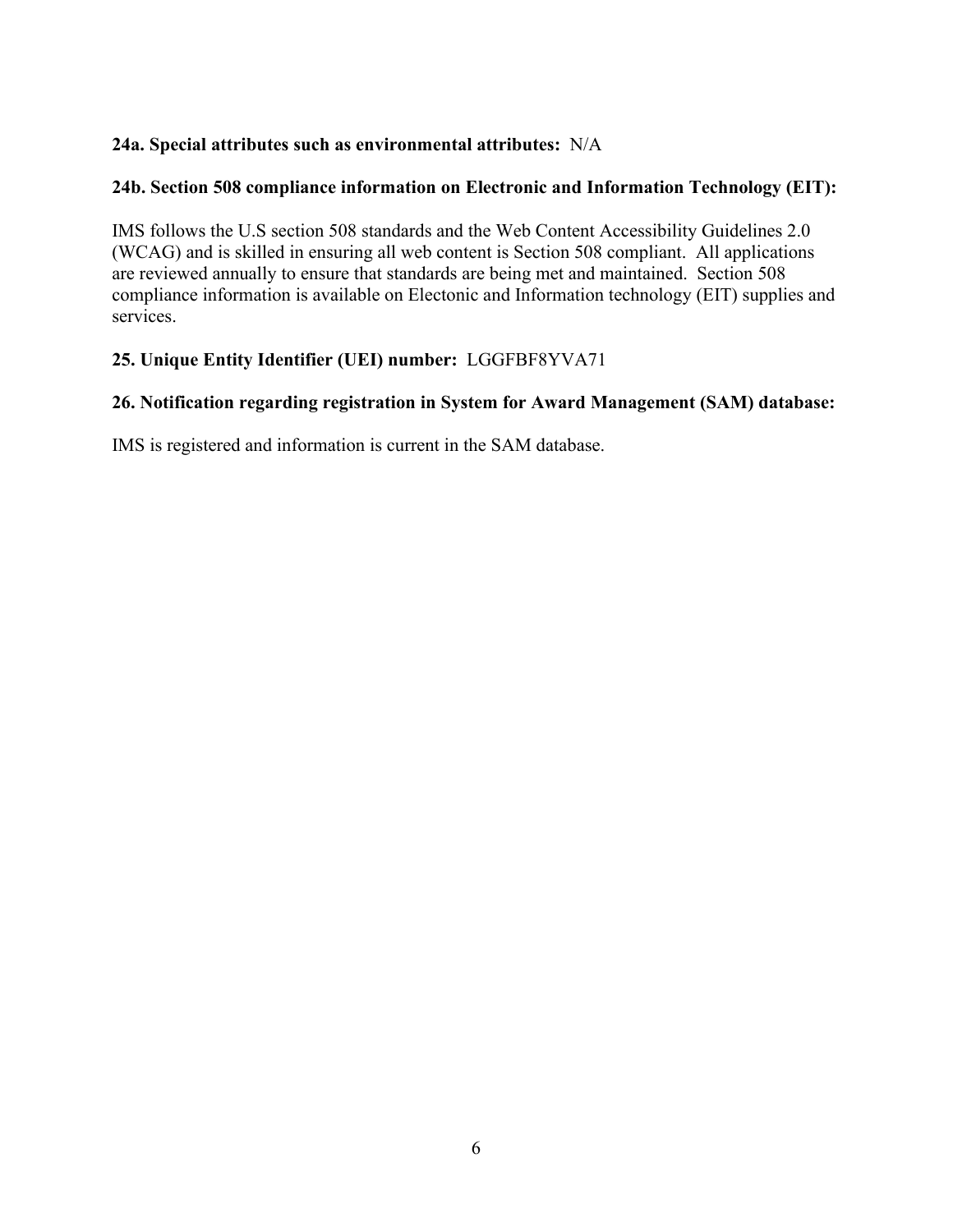# ATTACHMENT 1

| <b>Labor Category</b> | <b>Minimum Years of Experience</b>                                                                                                                                                                                                                                                                                                                                                                                                                                                                                                                             | <b>Minimum</b><br><b>Education</b> | <b>Duties</b>                                                                                                                                                                                                                                                                                                                                                                                                                                                                                                                                                                             | <b>GSA</b><br><b>Rates</b> |
|-----------------------|----------------------------------------------------------------------------------------------------------------------------------------------------------------------------------------------------------------------------------------------------------------------------------------------------------------------------------------------------------------------------------------------------------------------------------------------------------------------------------------------------------------------------------------------------------------|------------------------------------|-------------------------------------------------------------------------------------------------------------------------------------------------------------------------------------------------------------------------------------------------------------------------------------------------------------------------------------------------------------------------------------------------------------------------------------------------------------------------------------------------------------------------------------------------------------------------------------------|----------------------------|
| Program Manager       | Ten years of experience with three of<br>these years' experience in a<br>management position for medium to<br>large-sized projects. BA/BS degree in<br>computer science, information<br>systems, mathematics, biological<br>sciences or related field, or an<br>equivalent combination of education<br>and experience. An MS degree is<br>equivalent to one year of experience.<br>A PhD degree is equivalent to two<br>years of experience. A degree is not<br>required with twelve years of general<br>experience if four of the years are in<br>management. | <b>Bachelors</b>                   | • Manages large, complex projects or groups of<br>projects.<br>• Formulates and implements work standards<br>across the program.<br>• Communicates policies, purposes, and goals of<br>the client to program staff.<br>• Assigns and supervises personnel across the<br>program.<br>• Determines personnel training requirements and<br>ensures their implementation across the program.<br>• Determines project schedules and insures timely<br>implementation of technical solutions.<br>• Reviews program discrepancies and takes<br>corrective action to resolve the discrepancies.   | \$233.00                   |
| Project Manager       | Eight years of experience with three<br>of these years' experience in a<br>management position for small to<br>medium sized projects. BA/BS<br>degree in computer science,<br>information systems, mathematics,<br>biological sciences or related field, or<br>an equivalent combination of<br>education and experience. A MS<br>degree is equivalent to one year of<br>experience. A Ph.D. degree is<br>equivalent to two years of experience.<br>A degree is not required with eight                                                                         | <b>Bachelors</b>                   | • Manages large, complex tasks or groups of tasks.<br>• Formulates and implements work standards.<br>• Communicates with the client on project status<br>and tracks budget items.<br>• Communicates policies, purposes, and goals of<br>the client to project staff.<br>• Assigns and supervises personnel.<br>• Determines personnel training requirements and<br>ensures their implementation.<br>• Determines task schedules and insures timely<br>implementation of technical solutions.<br>• Reviews work discrepancies and takes corrective<br>action to resolve the discrepancies. | \$171.00                   |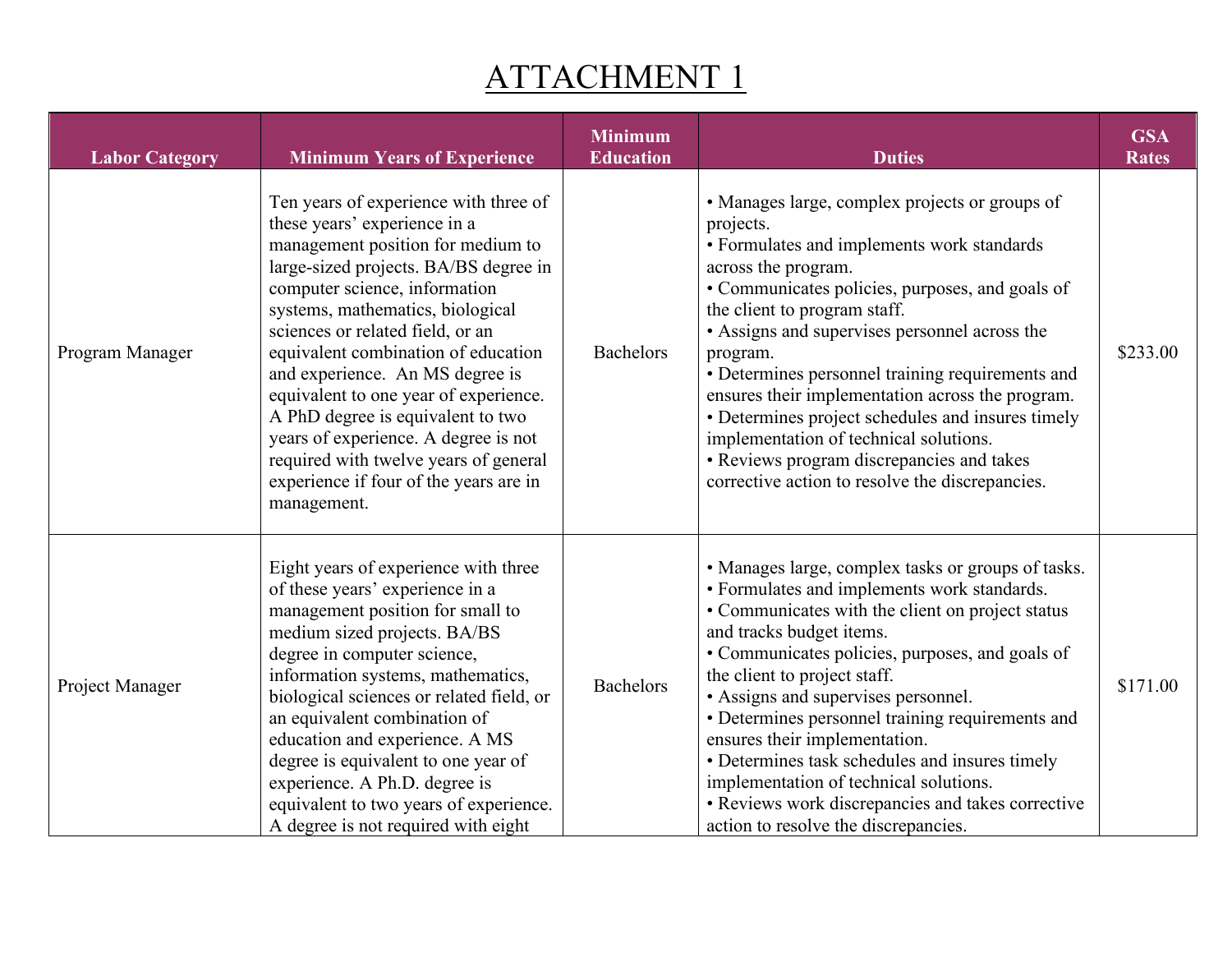|                   | years of general experience if four of<br>the years are in management.                                                                                                                                                                                                                                                                                                                                     |                  |                                                                                                                                                                                                                                                                                                                                                                                  |         |
|-------------------|------------------------------------------------------------------------------------------------------------------------------------------------------------------------------------------------------------------------------------------------------------------------------------------------------------------------------------------------------------------------------------------------------------|------------------|----------------------------------------------------------------------------------------------------------------------------------------------------------------------------------------------------------------------------------------------------------------------------------------------------------------------------------------------------------------------------------|---------|
| Programmer        | . Minimum of 2 years of experience.<br>A combination of education and<br>experience may be substituted for a<br>bachelors degree. One year of<br>experience is the equivalent of one<br>year of education. One year of<br>education is the equivalent of one<br>year of experience. Certification<br>related to the technology is equivalent<br>to one year of the experience or<br>education requirement. | <b>Bachelors</b> | • Translates design requirements into computer<br>software, following documented programming<br>standards for basic programming tasks.<br>• Tests, debugs, and refines the computer software<br>to produce the required product.<br>• Prepares required program-level documentation.<br>• Participates in the impact assessment of<br>requested changes to implemented software. | \$87.00 |
| Senior Programmer | Same as programmer, plus one year<br>of experience. A MS degree in a<br>related field is equivalent to one year<br>of experience.                                                                                                                                                                                                                                                                          | <b>Bachelors</b> | • Translates specific requirements from supervisor<br>and limited user requirements into computer code<br>on small-sized projects.<br>• Prepares both program-level and some system-<br>level documentation.                                                                                                                                                                     | \$87.00 |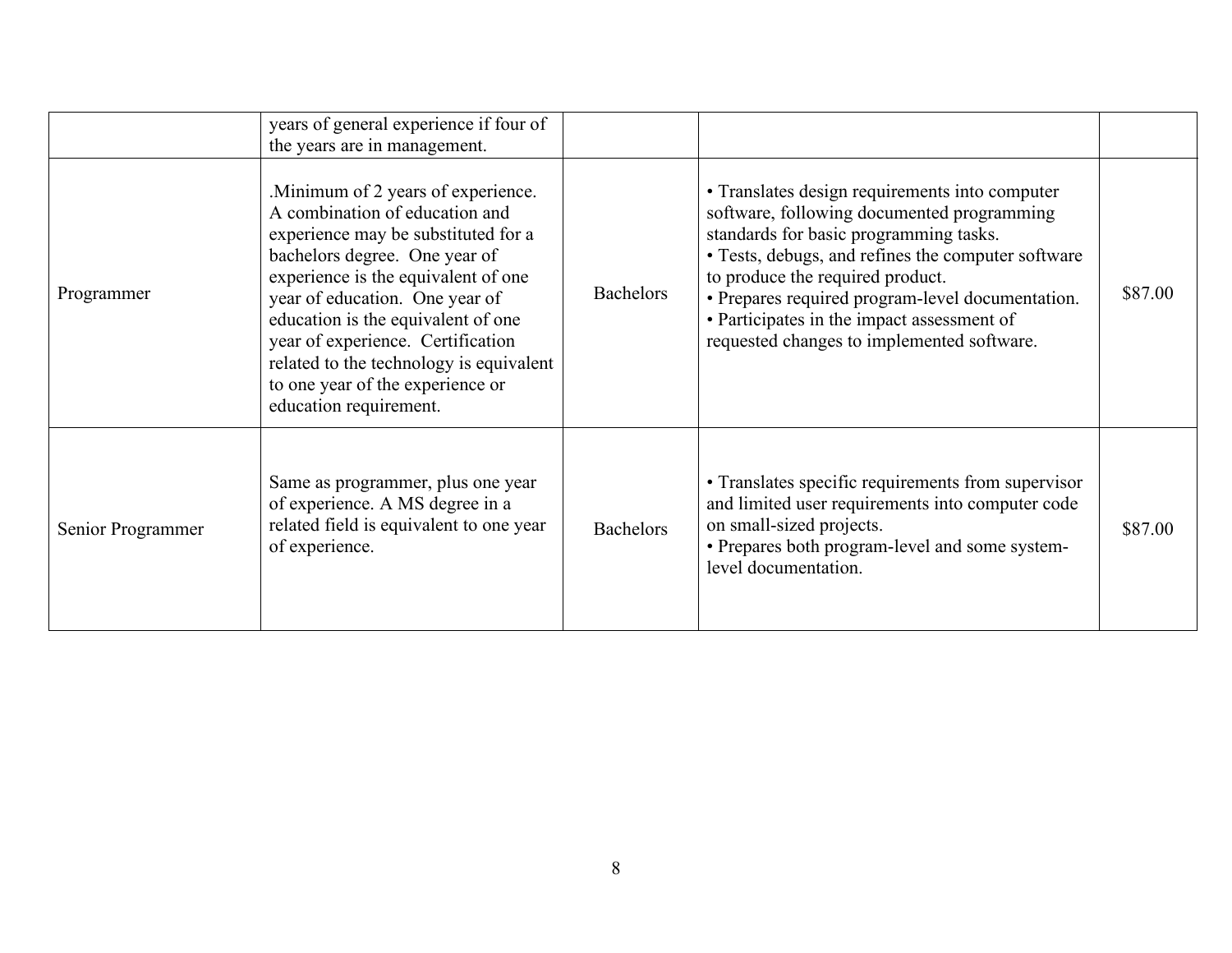| Network Administrator | Minimum of 2 years of experience.<br>A combination of education and<br>experience may be substituted for a<br>bachelors degree. One year of<br>experience is the equivalent of one<br>year of education. One year of<br>education is the equivalent of one<br>year of experience. Certification<br>related to the technology is equivalent<br>to one year of the experience or<br>education requirement. | <b>Bachelors</b> | • Maintains system software (e.g. operating<br>system, installation of SAS, system utilities, and<br>e-mail) on desktop PCs, laptop computers, and the<br>network components.<br>• Performs routine network and Linux<br>maintenance.<br>• Provides daily user support for software and<br>hardware issues.<br>• Assists in selection of vendors from which to<br>purchase computer parts, software, and<br>equipment.<br>• Prepares documentation for infrastructure<br>components, including installation and change<br>control.<br>• Administers backup/recovery and disaster<br>recovery.<br>• Archives data. | \$87.00 |
|-----------------------|----------------------------------------------------------------------------------------------------------------------------------------------------------------------------------------------------------------------------------------------------------------------------------------------------------------------------------------------------------------------------------------------------------|------------------|-------------------------------------------------------------------------------------------------------------------------------------------------------------------------------------------------------------------------------------------------------------------------------------------------------------------------------------------------------------------------------------------------------------------------------------------------------------------------------------------------------------------------------------------------------------------------------------------------------------------|---------|
| Programmer/Analyst    | Same as Programmer/Sr Programmer,<br>plus one or more years of<br>programming experience that<br>includes software development. An<br>MS degree is equivalent to one year<br>of experience.                                                                                                                                                                                                              | <b>Bachelors</b> | In addition to Programmer/Senior Programmer<br>duties):<br>• Defines user requirements on small to medium<br>sized projects.<br>• Analyzes requirements and defines system<br>design specifications.                                                                                                                                                                                                                                                                                                                                                                                                              | \$98.00 |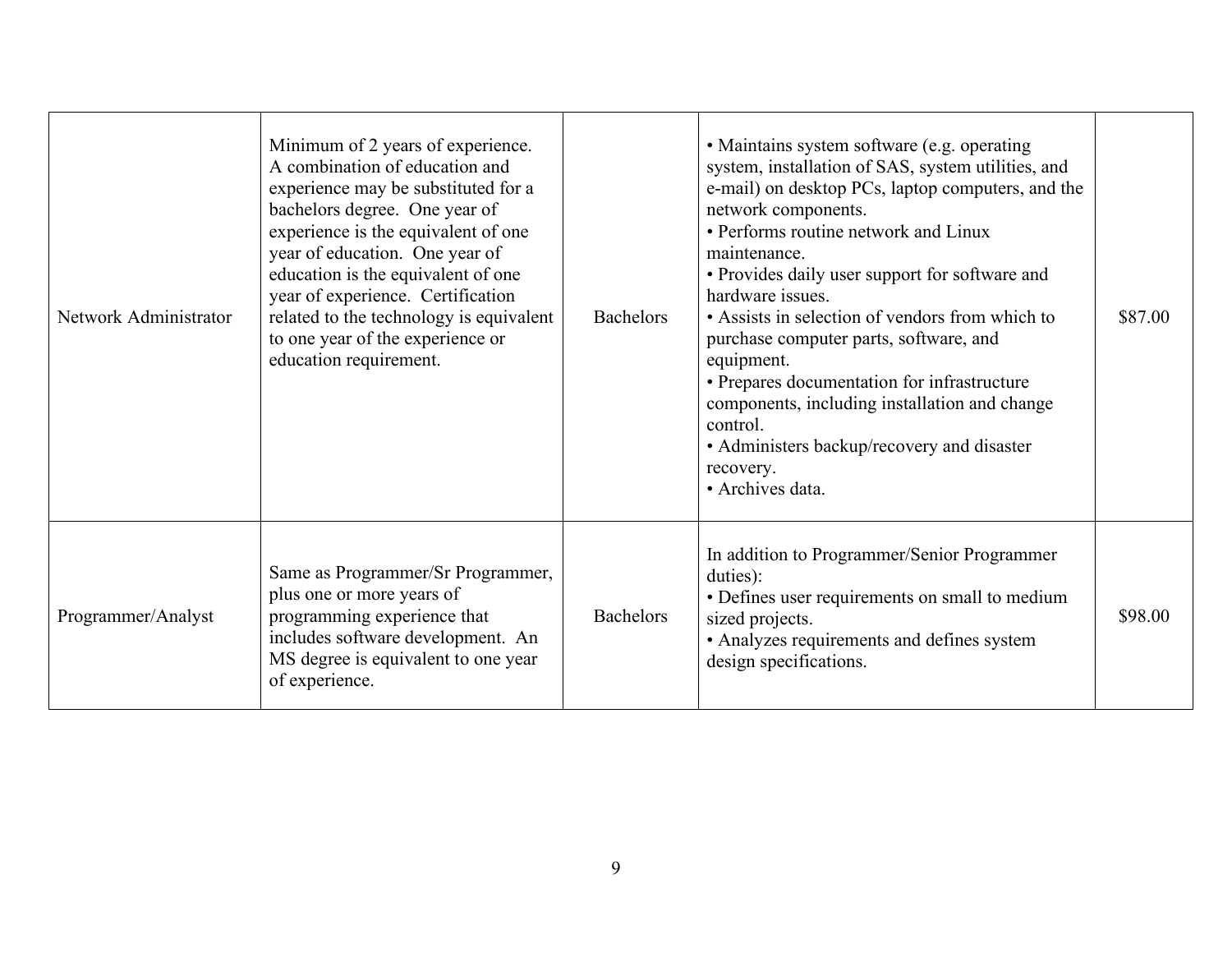| Senior<br>Programmer/Analyst           | Same as Programmer/Analyst, plus<br>two or more years of programming<br>experience that includes software<br>development. An MS degree is<br>equivalent to one year of experience.     | <b>Bachelors</b> | In addition to Programmer/Senior Programmer<br>duties):<br>• Defines user requirements on small to medium<br>sized projects.<br>• Analyzes requirements and defines system design<br>specifications.<br>• Checks own work on all but the most complex<br>tasks.                                                                                                                                                                                                                                            | \$98.00  |
|----------------------------------------|----------------------------------------------------------------------------------------------------------------------------------------------------------------------------------------|------------------|------------------------------------------------------------------------------------------------------------------------------------------------------------------------------------------------------------------------------------------------------------------------------------------------------------------------------------------------------------------------------------------------------------------------------------------------------------------------------------------------------------|----------|
| <b>Senior Network</b><br>Administrator | Same as Network Administrator, plus<br>three or more years of LAN network<br>administration experience. An MS<br>degree in a related field is equivalent<br>to one year of experience. | <b>Bachelors</b> | In addition to Network Administrator duties:<br>· Maintains complex system software (e.g.<br>operating system, installation of SAS, system<br>utilities, and email) on personal computers, laptop<br>computers, and the network components.<br>• Evaluates and selects vendors from which to<br>purchase high level system computer parts,<br>software, and equipment.<br>• Configures and administers security including<br>assigning or removing access to data.<br>• Provides configuration management. | \$98.00  |
| <b>Systems Analyst</b>                 | Same as Programmer-Analyst/Senior<br>Programmer-Analyst, plus two or<br>more years of programming<br>experience. An MS degree is<br>equivalent to one year of experience.              | <b>Bachelors</b> | In addition to Sr. Programmer/Analyst duties:<br>• Defines user requirements on medium to large<br>sized projects.<br>• Provides technical direction and supervision for<br>personnel performing programming tasks.<br>• Reviews work products for accuracy.<br>• Ensures adherence to the design concept, and to<br>user requirements and technical standards.<br>• Ensures progress is on schedule.                                                                                                      | \$135.00 |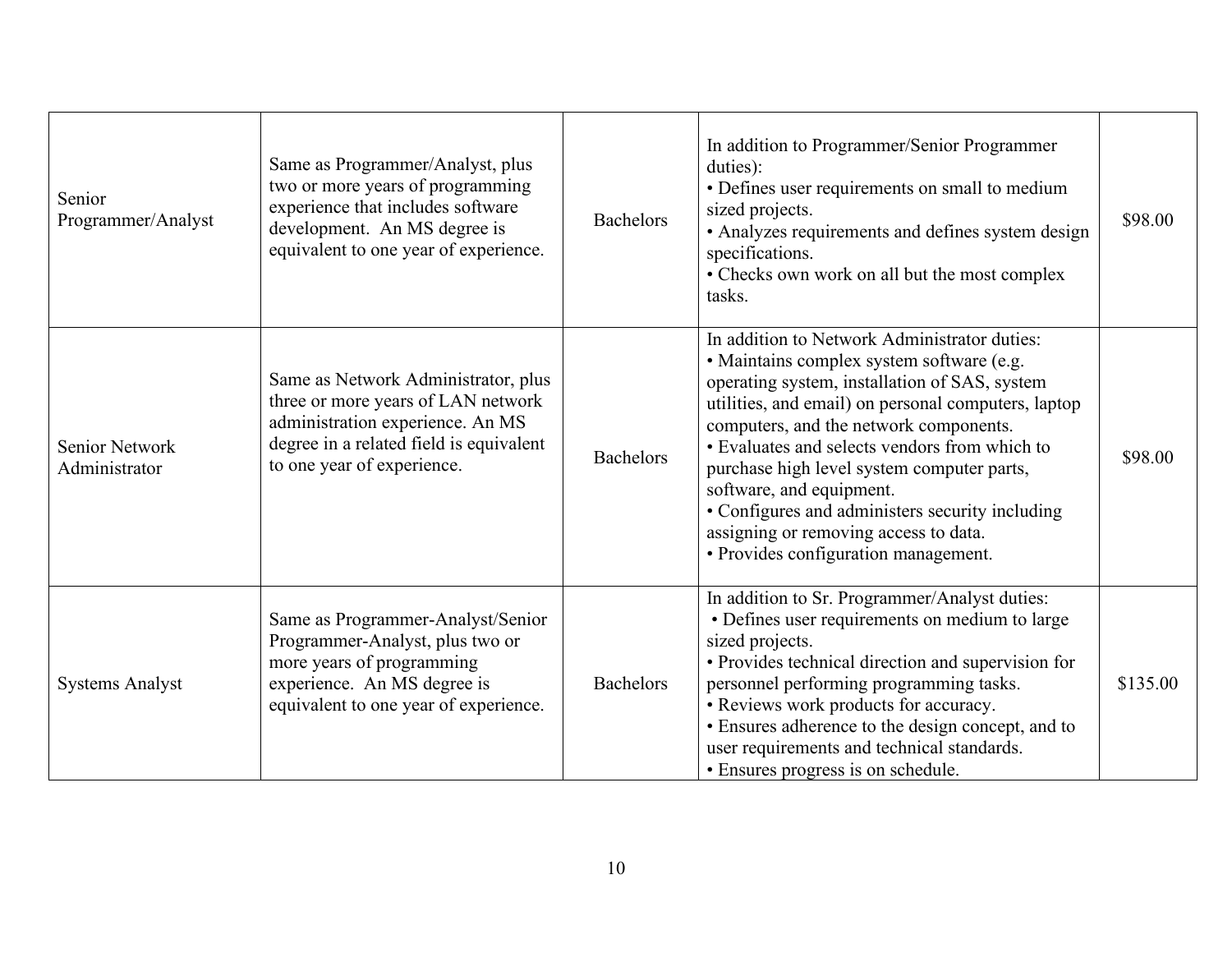| <b>Sr Systems Analyst</b>        | Same as Systems Analyst, plus two or<br>more additional years of<br>programming experience. An MS<br>degree in a related field is equivalent<br>to one year of experience.                                                                                   | <b>Bachelors</b> | In addition to Sr. Programmer/Analyst duties:<br>• Defines user requirements on medium to large<br>sized projects.<br>• Provides technical direction and supervision for<br>personnel performing programming tasks.<br>• Reviews work products for accuracy.<br>· Ensures adherence to the design concept, and to<br>user requirements and technical standards.<br>• Ensures progress is on schedule.                                                                                                                                                                                                                                            | \$135.00 |
|----------------------------------|--------------------------------------------------------------------------------------------------------------------------------------------------------------------------------------------------------------------------------------------------------------|------------------|--------------------------------------------------------------------------------------------------------------------------------------------------------------------------------------------------------------------------------------------------------------------------------------------------------------------------------------------------------------------------------------------------------------------------------------------------------------------------------------------------------------------------------------------------------------------------------------------------------------------------------------------------|----------|
| Network Engineer                 | Same as Senior Network<br>Administrator, plus five or more<br>years of network administration<br>experience. An MS degree is<br>equivalent to one year of experience.<br>A combination of education and<br>experience may be substituted for a<br>BS degree. | <b>Bachelors</b> | • Defines network requirements on medium to<br>large-sized networks.<br>· Sets policy and requirements for security<br>including computer center physical and operational<br>environments.                                                                                                                                                                                                                                                                                                                                                                                                                                                       | \$135.00 |
| <b>Administrative Specialist</b> | Minimum of two years'<br>experience. A combination of<br>education and experience may be<br>substituted for a bachelor's degree.<br>College education years can be<br>substituted for experience.                                                            | <b>Bachelors</b> | • Analyzes and documents user requirements<br>specific to an area of IT related expertise.<br>• Translates user requirements into specifications<br>for programming staff.<br>• Writes user-friendly training guides, online help<br>systems, and training materials from technical<br>documents and programmer information.<br>• Provides technical support and training for users<br>specific to an area of IT related expertise.<br>· Reviews, codes, and edits medical records, case<br>report forms, and other clinical information.<br>· Reviews data for accuracy.<br>Coordinates communication among site monitors<br>and study sponsor. | \$62.00  |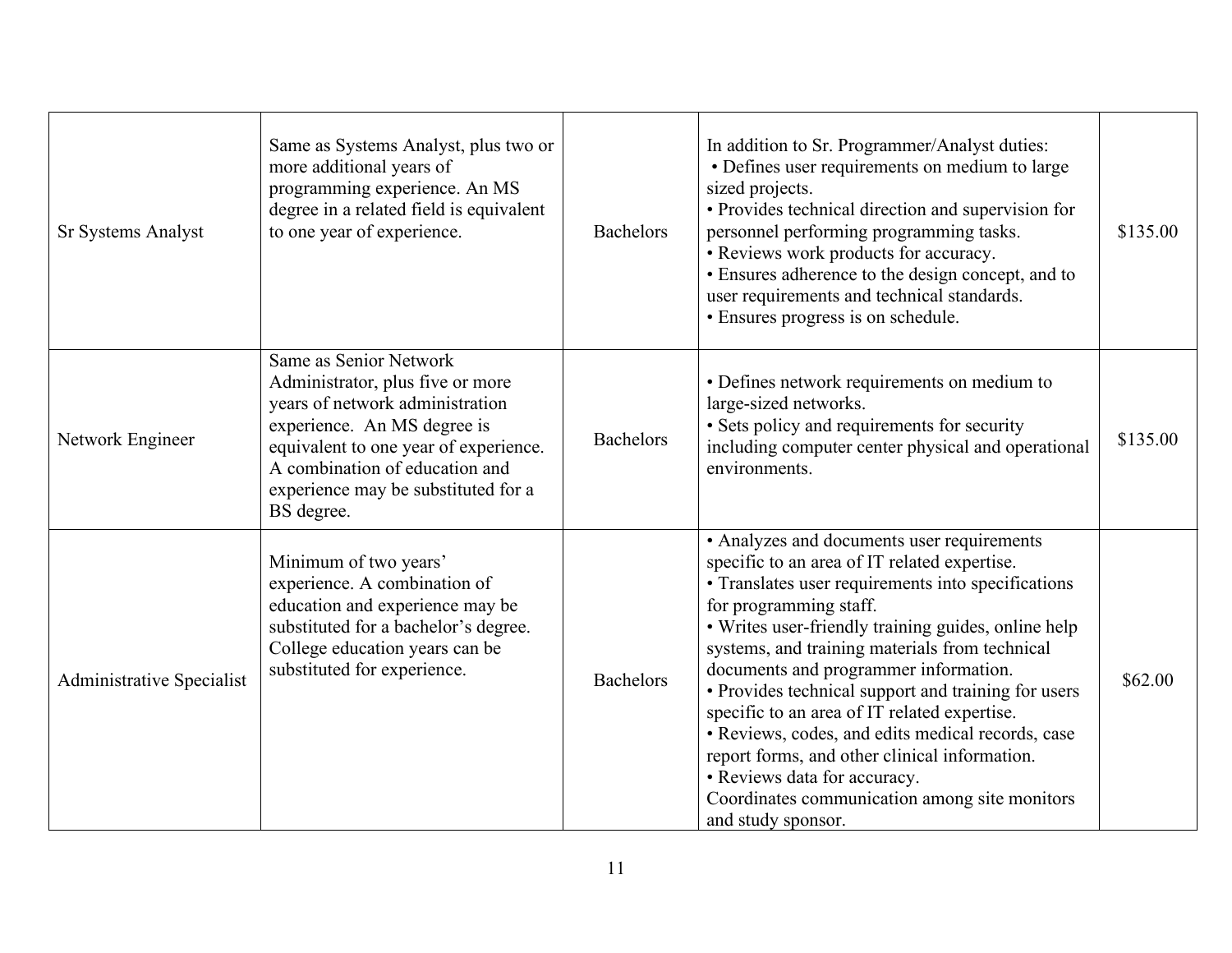|                                  |                                                                                                                                                                                                                                                                                                                                                                                    |                  | • Assists with clinical site management for items<br>such as accrual, adverse event reporting, and FDA<br>submissions.                                                                                                                                                                                                                                                                                                                                                                               |          |
|----------------------------------|------------------------------------------------------------------------------------------------------------------------------------------------------------------------------------------------------------------------------------------------------------------------------------------------------------------------------------------------------------------------------------|------------------|------------------------------------------------------------------------------------------------------------------------------------------------------------------------------------------------------------------------------------------------------------------------------------------------------------------------------------------------------------------------------------------------------------------------------------------------------------------------------------------------------|----------|
| Senior Administrative<br>Analyst | Three or more years of experience.<br>BS degree in subject matter (i.e.<br>biomedical sciences, website<br>development, writing, etc.) related to<br>IT requirement or an equivalent. A<br>combination of education and<br>experience may be substituted for a<br>bachelors degree. An MS degree in a<br>related field will be considered<br>equivalent to one year of experience. | <b>Bachelors</b> | • Manages data review and quality assurance on<br>small to medium-sized projects.<br>• Supervises IT professionals and administrative<br>staff for small- to medium-sized projects.<br>• Assists in the development of protocols and case<br>report forms for clinical research studies.                                                                                                                                                                                                             | \$92.00  |
| Senior Administrative<br>Manager | Six or more years of experience. BS<br>degree in subject matter (i.e.<br>biomedical sciences, website<br>development, writing, etc.) related to<br>IT requirement or an equivalent<br>combination of education and<br>experience. An MS degree in a<br>related field will be considered<br>equivalent to one year of experience.                                                   | <b>Bachelors</b> | In addition to Senior Administrative Analyst<br>duties:<br>• Manages data review and quality assurance on<br>medium to large-sized projects.<br>• Manages IT professionals and administrative<br>staff for medium to large-sized projects.<br>• Manages data review and quality assurance on<br>medium to large-sized projects.<br>• Develops protocols and case report forms for<br>clinical research studies.<br>• Provides quality assurance review and<br>verification on all regulated studies. | \$110.00 |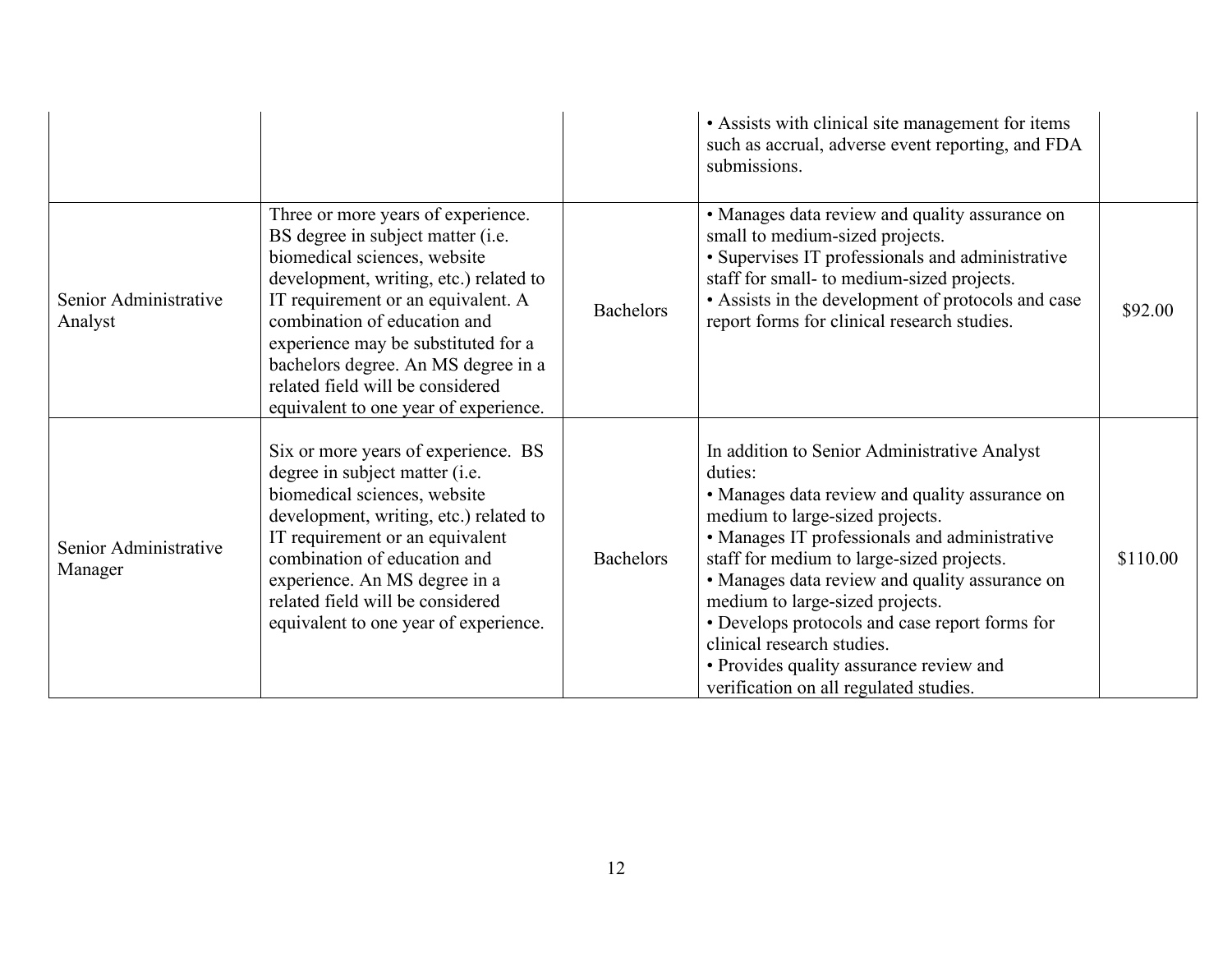| Statistician/Analyst | Minimum of 2 years' experience. MS<br>or Ph.D. in biostatistics, statistics,<br>applied mathematics or related field<br>or an equivalent combination of<br>education and experience. A<br>combination of education and<br>experience can be substituted for the<br>MS degree.<br>One year of experience is the<br>equivalent of one year of education.<br>One year of education is the<br>equivalent of one year of experience. | <b>Masters</b> | • Designs and implements computer software to<br>implement statistical models and generate<br>statistical analyses.<br>• Develops statistical methods and data analysis<br>procedures to analyze observational studies,<br>intervention trials, and laboratory studies. Utilizes<br>these methods and procedures to implement<br>computer software.<br>• Consults and actively collaborates on all phases<br>of investigations, from initial feasibility<br>assessments to study design. Also conducts<br>statistical analysis, interpretation, and publication<br>of results.<br>• Assesses and evaluates research requirements<br>and research strategies to accomplish specific<br>research areas.<br>• Works with population-based data sources to<br>model trends in incidence, mortality, and survival.<br>Also, relates those trends to changes in risk factors<br>and control practices in the population. | \$159.00 |
|----------------------|---------------------------------------------------------------------------------------------------------------------------------------------------------------------------------------------------------------------------------------------------------------------------------------------------------------------------------------------------------------------------------------------------------------------------------|----------------|--------------------------------------------------------------------------------------------------------------------------------------------------------------------------------------------------------------------------------------------------------------------------------------------------------------------------------------------------------------------------------------------------------------------------------------------------------------------------------------------------------------------------------------------------------------------------------------------------------------------------------------------------------------------------------------------------------------------------------------------------------------------------------------------------------------------------------------------------------------------------------------------------------------------|----------|
|----------------------|---------------------------------------------------------------------------------------------------------------------------------------------------------------------------------------------------------------------------------------------------------------------------------------------------------------------------------------------------------------------------------------------------------------------------------|----------------|--------------------------------------------------------------------------------------------------------------------------------------------------------------------------------------------------------------------------------------------------------------------------------------------------------------------------------------------------------------------------------------------------------------------------------------------------------------------------------------------------------------------------------------------------------------------------------------------------------------------------------------------------------------------------------------------------------------------------------------------------------------------------------------------------------------------------------------------------------------------------------------------------------------------|----------|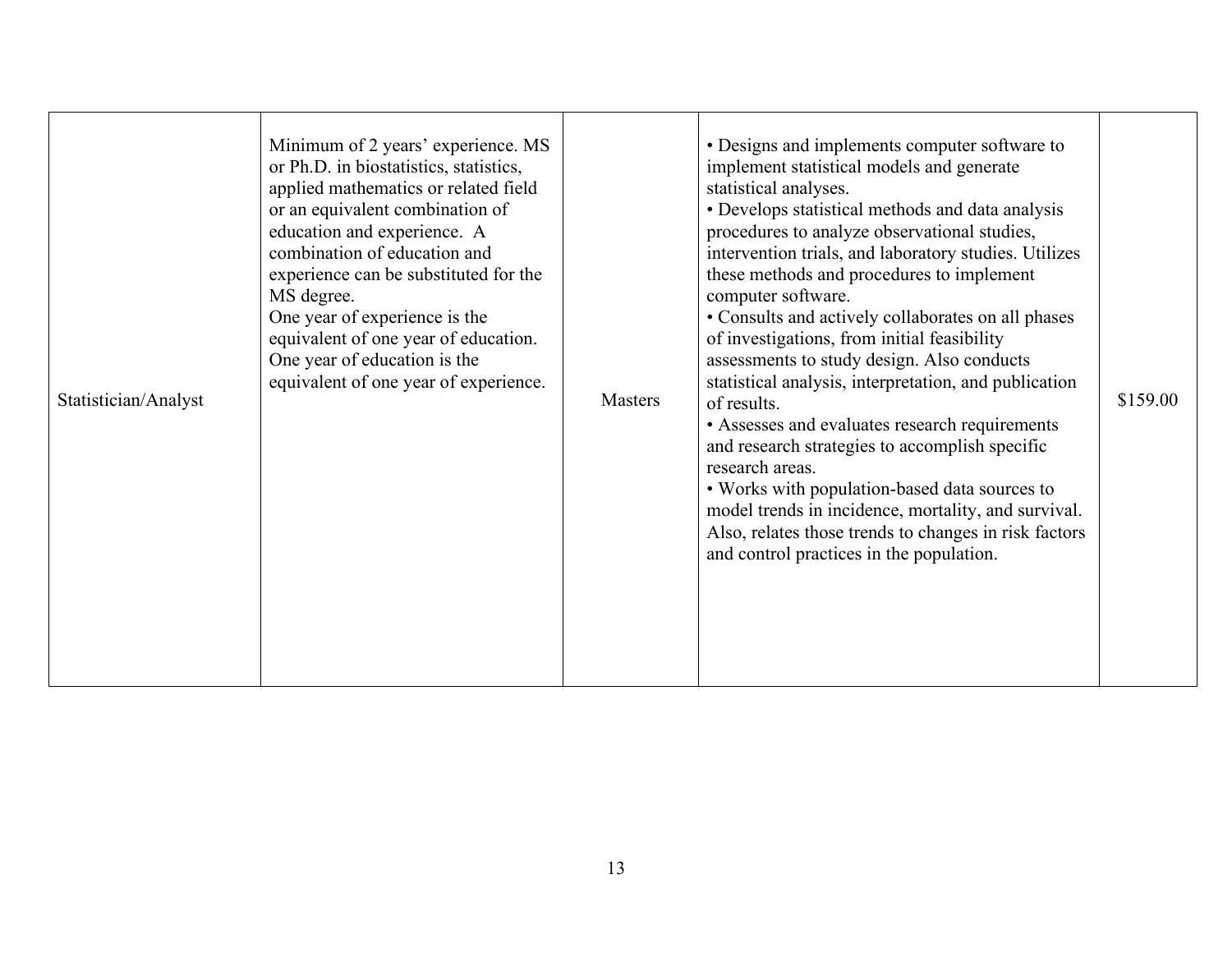| Admin Associate | BS/BA in related subject for Systems<br>support/Business Analysts/Technical<br>Writers/Other skills required. A<br>combination of education and<br>experience may be substituted for a<br>BS degree.<br>Two years of college education with<br>knowledge of computers and word<br>processing software or an equivalent<br>combination of education and<br>experience for administrative support. | <b>Bachelors</b> | Administrative Associate Duties for Systems<br>Support/Business Analysts/Technical<br>Writers/Other:<br>• Assists in the preparation of presentation<br>graphics.<br>• Implements websites using tools such as html,<br>Plone, etc.<br>• Analyzes and documents user requirements.<br>• Translates user requirements into specifications<br>for programming staff.<br>• Performs and verifies data entry via online data<br>terminal, key-to-tape, key-to-disk, or similar<br>device. analyzes and tests custom software<br>systems.<br>• Writes user-friendly training guides, online help<br>systems, and training materials from technical<br>documents and programmer information.<br>• provides technical support and training for users.<br>• writes and executes test plans.<br>Administrative Associate Duties for<br><b>Administrative Support</b><br>• Prepares formatted documents for presentations,<br>publications, and research materials using word<br>processing and desktop publishing software.<br>• Supports Project Manager by maintaining<br>personnel, training, and other contract files.<br>• Supports the development of contract<br>deliverables and reports.<br>• Coordinates meetings and conferences both in-<br>house and at remote locations.<br>• Prepares correspondence. | \$62.00 |
|-----------------|--------------------------------------------------------------------------------------------------------------------------------------------------------------------------------------------------------------------------------------------------------------------------------------------------------------------------------------------------------------------------------------------------|------------------|-------------------------------------------------------------------------------------------------------------------------------------------------------------------------------------------------------------------------------------------------------------------------------------------------------------------------------------------------------------------------------------------------------------------------------------------------------------------------------------------------------------------------------------------------------------------------------------------------------------------------------------------------------------------------------------------------------------------------------------------------------------------------------------------------------------------------------------------------------------------------------------------------------------------------------------------------------------------------------------------------------------------------------------------------------------------------------------------------------------------------------------------------------------------------------------------------------------------------------------------------------------------------------------------------------------|---------|
|-----------------|--------------------------------------------------------------------------------------------------------------------------------------------------------------------------------------------------------------------------------------------------------------------------------------------------------------------------------------------------------------------------------------------------|------------------|-------------------------------------------------------------------------------------------------------------------------------------------------------------------------------------------------------------------------------------------------------------------------------------------------------------------------------------------------------------------------------------------------------------------------------------------------------------------------------------------------------------------------------------------------------------------------------------------------------------------------------------------------------------------------------------------------------------------------------------------------------------------------------------------------------------------------------------------------------------------------------------------------------------------------------------------------------------------------------------------------------------------------------------------------------------------------------------------------------------------------------------------------------------------------------------------------------------------------------------------------------------------------------------------------------------|---------|